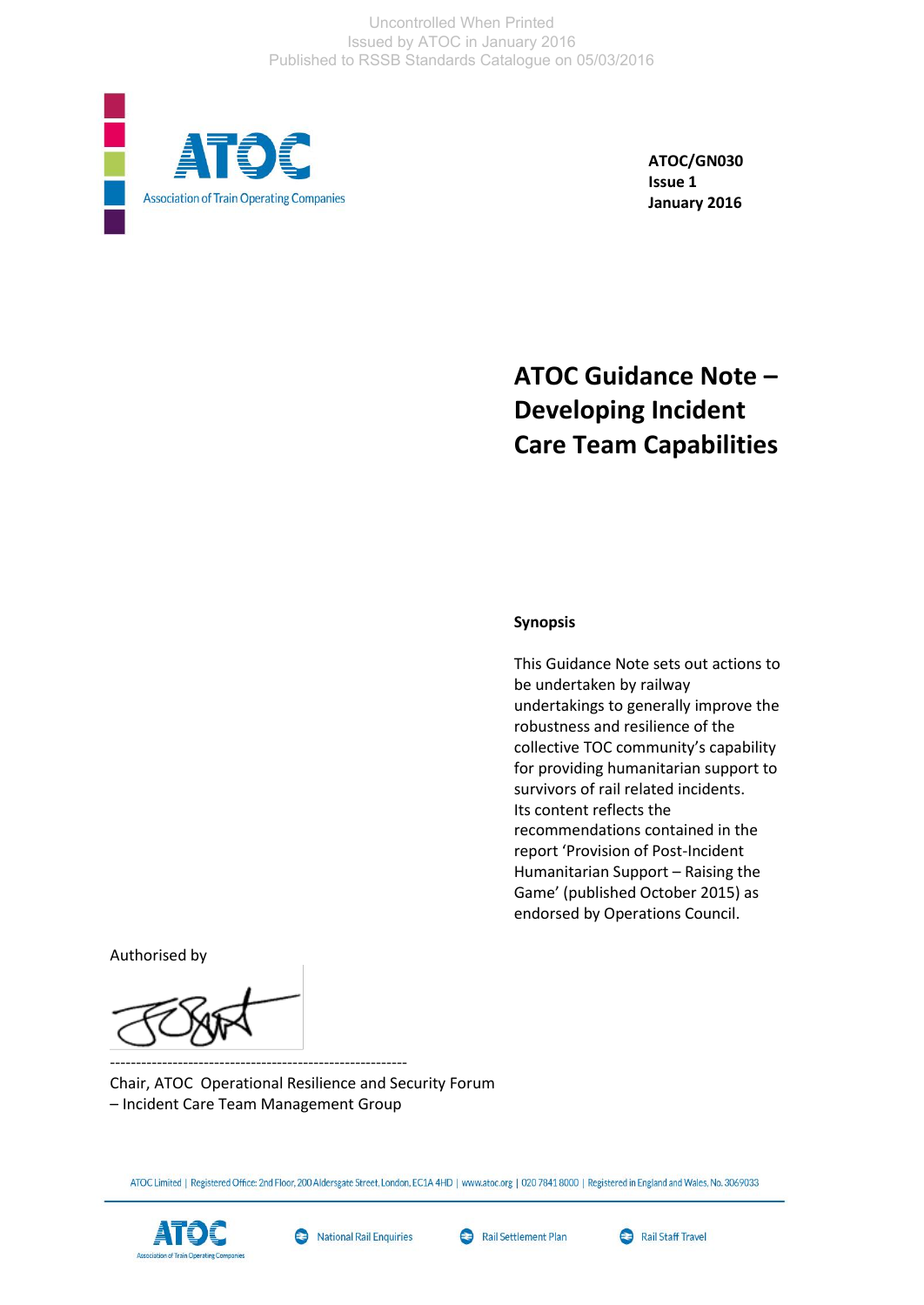**ATOC/GN030 Issue 1 January 2016**

# **Contents**

| <b>Section</b>    | <b>Description</b>                                                            | Page |
|-------------------|-------------------------------------------------------------------------------|------|
| Part A            |                                                                               |      |
|                   | Issue record                                                                  | 3    |
|                   | Responsibilities                                                              | 3    |
|                   | Explanatory note                                                              | 3    |
|                   | <b>Guidance Note status</b>                                                   | 3    |
|                   | Supply                                                                        | 3    |
| Part B            |                                                                               |      |
| $\mathbf{1}$      | Introduction                                                                  | 4    |
| 2                 | Purpose                                                                       | 5    |
| 3                 | Associated documents                                                          | 5    |
| 4                 | <b>Structure of Guidance Note</b>                                             | 5    |
| 5                 | Recommendations for individual railway undertakings                           | 6    |
| 6                 | Recommendations for railway undertakings acting collectively                  | 8    |
| <b>Appendices</b> |                                                                               |      |
| A                 | ICT Champion role description                                                 | 11   |
| B                 | Determining how much time should be dedicated to ICT<br>Champion related work | 12   |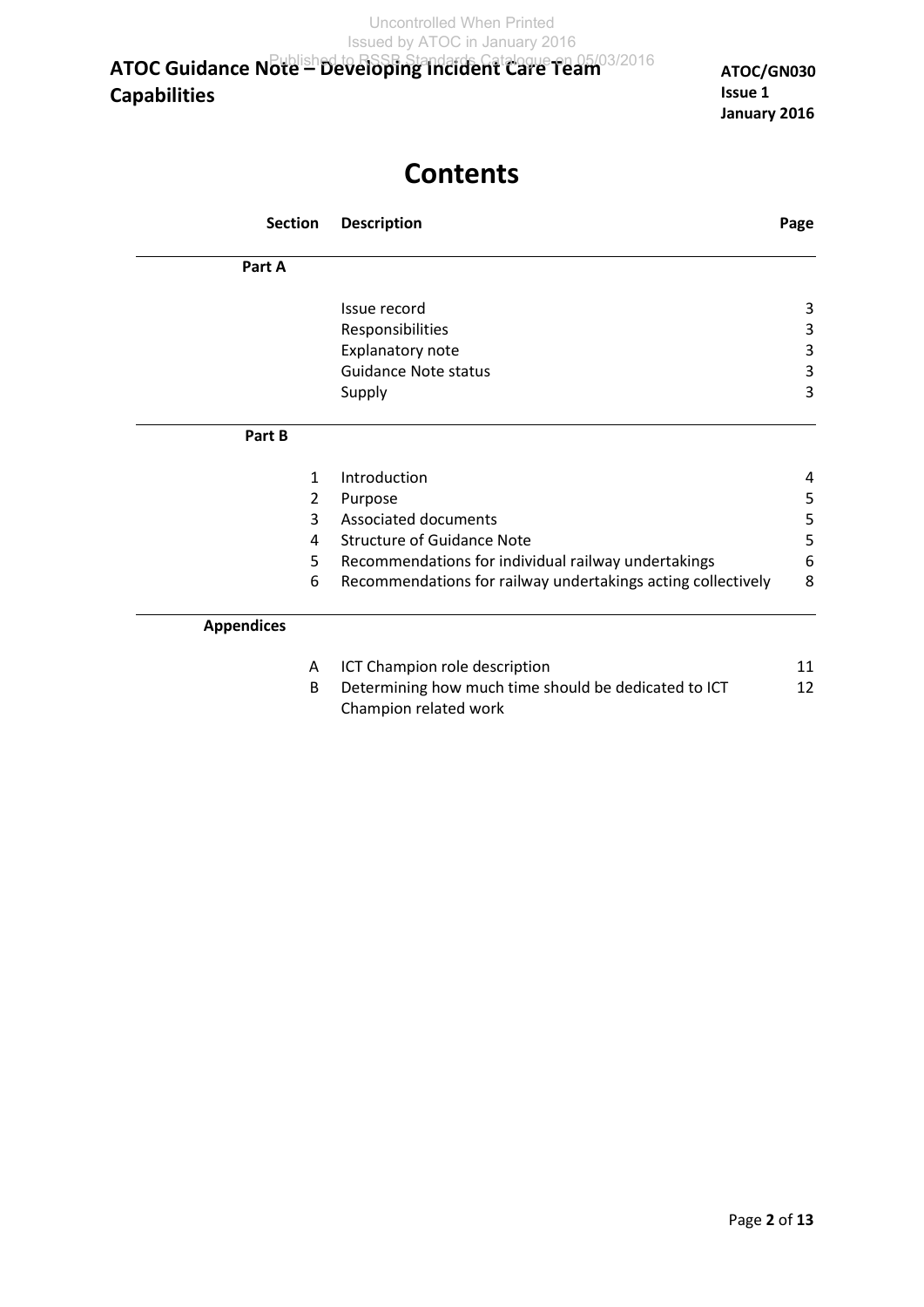**ATOC/GN030 Issue 1 January 2016**

# **Part A**

# **Issue Record**

This Guidance Note will be updated when necessary by distribution of a complete replacement.

**Issue Date Comments** One January 2016 Original document

# **Responsibilities**

Copies of this Guidance Note should be distributed by ATOC members to persons responsible for company emergency planning and business resilience arrangements and in particular the Incident Care Team.

# **Explanatory note**

ATOC produces ATOC Guidance Notes for the information of its members. ATOC is not a regulatory body and compliance with ATOC Guidance Notes is not mandatory.

 ATOC Guidance Notes are intended to reflect good practice. ATOC members are recommended to evaluate the guidance against their own arrangements in a structured and systematic way. Some parts of the guidance may not be appropriate to their operations. It is recommended that this process of evaluation and any subsequent decision to adopt (or not to adopt) elements of the guidance should be documented.

# **Guidance Note status**

This document is not intended to create legally binding obligations between railway undertakings and should be binding in honour only.

# **Supply**

Copies of this Guidance Note may be obtained from the ATOC members' web site.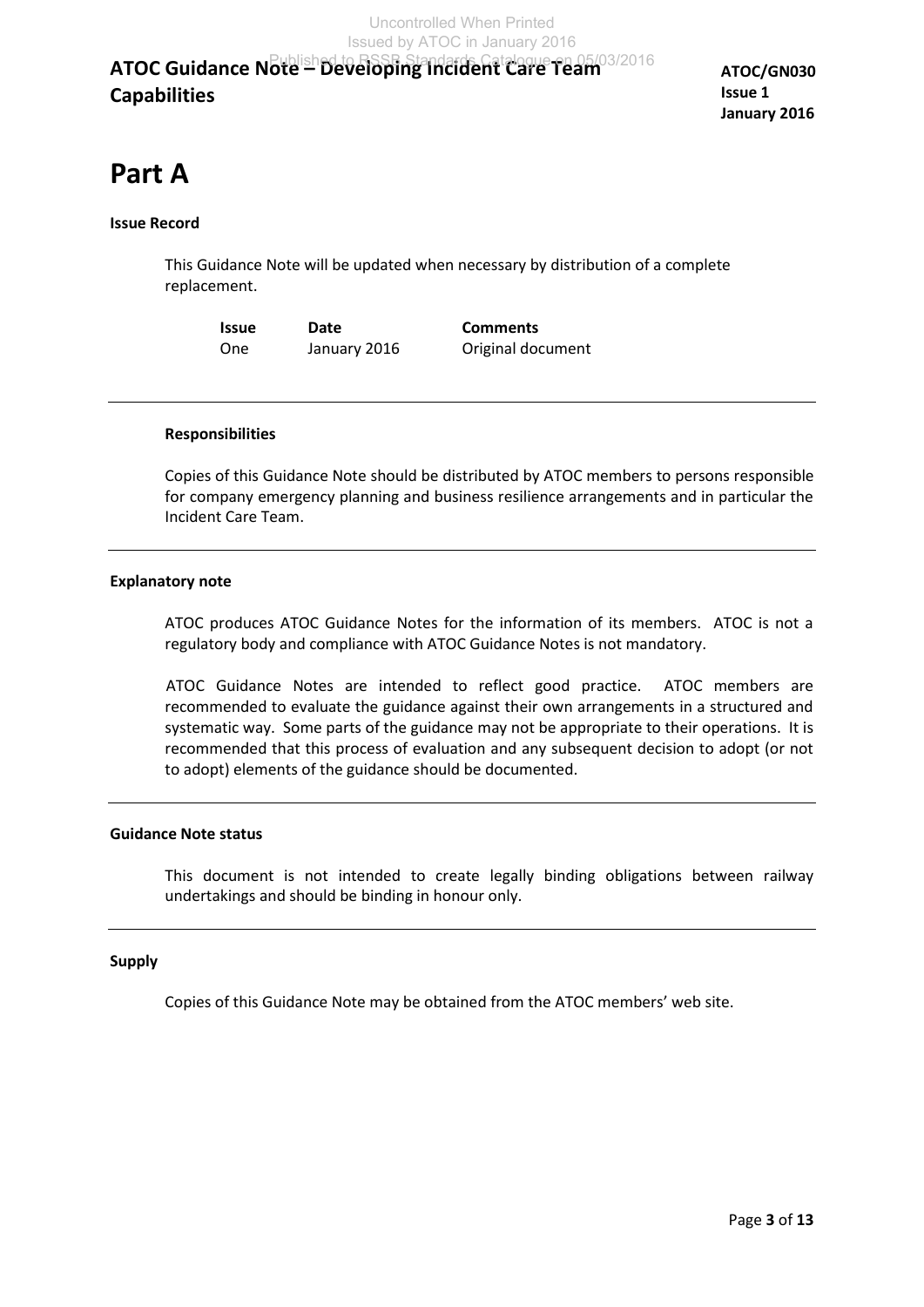**ATOC/GN030 Issue 1 January 2016**

# **Part B**

# **1. Introduction**

ATOC Approved Code of Practice (ACOP) ATOC/ACOP011 – Joint Industry Provision of Humanitarian Assistance Following A Major Passenger Rail Incident provides the basis for the inter-railway undertaking co-operation and mutual assistance required to ensure that those involved in or affected by such incidents are dealt with safely, efficiently and compassionately with regard to all aspects of welfare and customer service. It details the agreed roles and responsibilities of railway industry parties necessary to achieve this. The Incident Care Team (ICT) initiative provides the means by which railway undertakings generally meet the requirements set out in the ACOP.

The first ICTs were set up around 2002. By 2010 they had been established in very nearly all railway undertakings and collectively there were around 500 trained Team members. 2011 saw the putting in place of a contract between ATOC and Kenyon International Emergency Services to provide additional support in the event of a very largescale incident. The status quo thus established continued until late 2014, reflecting a general consensus that the prevailing arrangements were broadly fit for purpose and proportionate to the risks faced.

However First Great Western's deployment of their Team to an incident in December 2014 in which a rail replacement coach service was involved in a road traffic accident presented a number of challenges. Some of these were anticipated, some rather less so. Feedback from the deployment was shared at the April 2015 meeting of the ATOC Operations Council at which the Council also received a presentation from the Chair of the UK Aviation Emergency Planning Group on how airlines provide post-incident humanitarian assistance, including lessons learned from the loss of Malaysian Airlines Flights 17 and 370. In light of these inputs, Council concluded that the existing ICT arrangements were not sufficiently robust to meet the challenges that would be presented by a future major incident. In doing so, it noted that societal changes, including the growth of social media, have also substantially changed the way in which the aftermath of such incidents needs to be managed. Hence, continuing with the then current arrangements was not acceptable and the options of 'raising the game' and identifying an entirely new approach should both be explored.

In response to this, a comprehensive review of the existing ICT arrangements was undertaken by ATOC during mid-2015. The key objectives of this were i) to understand and document in detail the current ICT position across the TOC community and ii) to identify what 'good' looks like for each element of the ICT arrangements (drawing on experience from outside as well as within the industry) along with the gaps between current and such 'good' practice and what is required to close them.

The resulting report (see section 3 below) was published on 6 October 2015 and contained 27 recommendations directed variously at individual TOCs, the ATOC Incident Care Team Management Group and the Operations Council itself. These were considered by Council at its meeting on 12 October. Subject to some minor re-wording, all recommendations were endorsed as written and Council directed that they be promulgated within the railway undertaking community by means of an ATOC Guidance Note.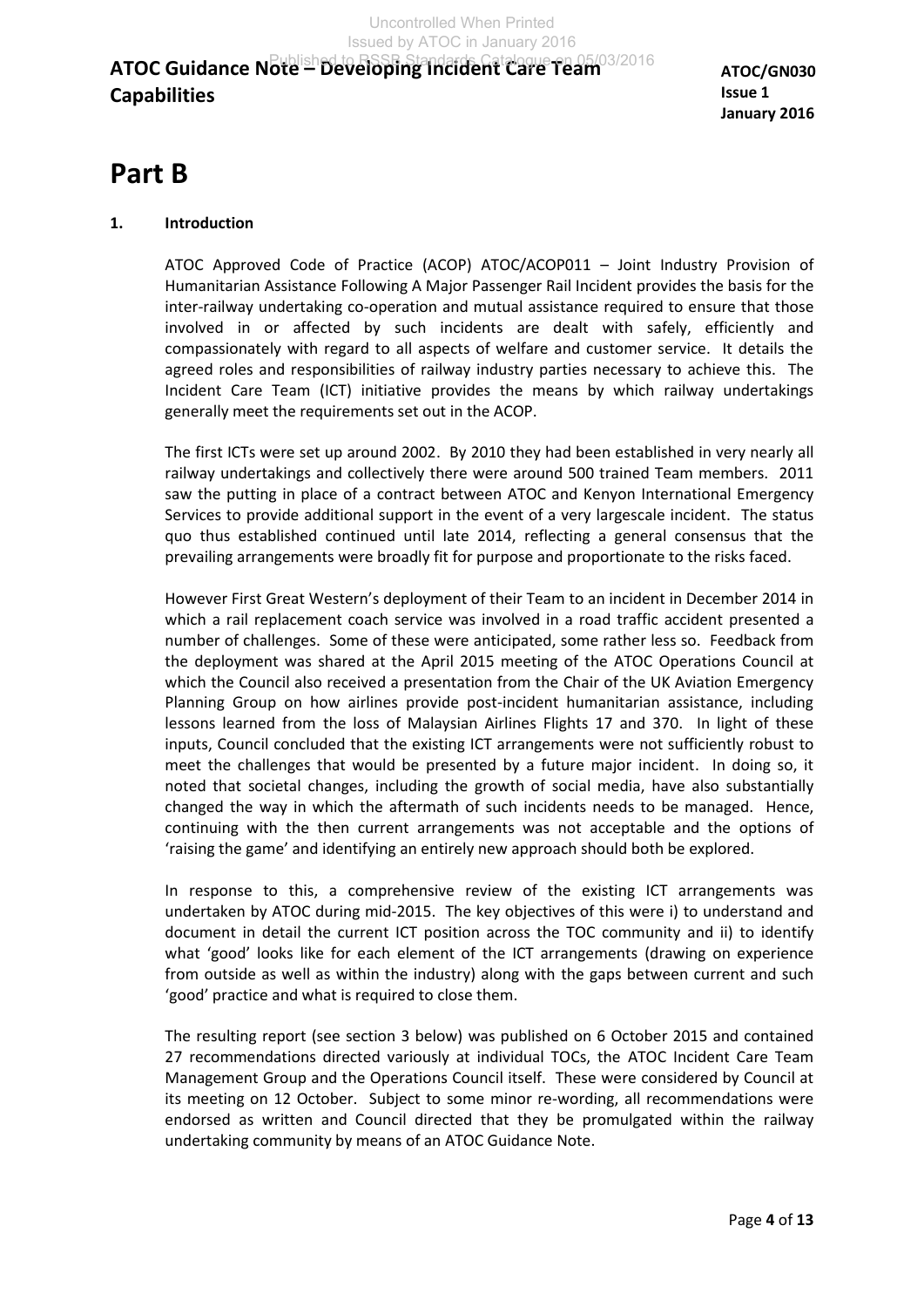**ATOC/GN030 Issue 1 January 2016**

Report

# **2. Purpose**

 The purpose of this Guidance Note is to support the ATOC Operations Council's desire to see the 27 recommendations contained in the report acted upon in order to raise the overall robustness and resilience of ICTs, both individually and collectively, so as to ensure that they remain fit for purpose.

# **3. Associated documents**

This Guidance Note refers extensively to the report 'Provision of Post-Incident Humanitarian Support - *Raising the game*' dated 6 October 2015 (referred to as The Report for the remainder of this Guidance Note) in which full details of the context and basis for each of the recommendations may be found. The Report itself is available here: PDF

Reference should also be made to ATOC/ACOP011 – Joint Industry Provision of Humanitarian Assistance Following A Major Passenger Rail Incident. Copies of the current version of this are available from ATOC or via the RSSB website [\(http://www.rssb.co.uk/railway-group](http://www.rssb.co.uk/railway-group-standards)[standards\)](http://www.rssb.co.uk/railway-group-standards).

# **4. Structure of Guidance Note**

 $\overline{a}$ 

The 24<sup>1</sup> of the 27 recommendations from The Report that require further work or action are essentially repeated in the following sections – in some cases recommendations that are closely related have been combined. Recommendations where responsibility for implementation is at individual railway undertaking level are grouped together within Section 5. Recommendations where action on the part of railway undertakings acting collectively through the ATOC Operations Council or ATOC ICT Management Group is required are grouped together within Section 6.

For each recommendation the key requirements taken from The Report are presented in summarised form along with a suggested timescale for implementation and any other relevant information.

While the content of this Guidance Note is advisory only, the ATOC Operations Council will maintain an interest in the industry's ability to respond effectively to major incidents. The ICT initiative is a significant component of this response and thus it should be expected that the Council will wish to periodically review the progress of individual railway undertakings against the recommendations.

<sup>&</sup>lt;sup>1</sup> Recommendation 25 was for Operations Council to provide a steer to the ICT MG on the extent to which Operations Council considers it likely that TOCs will agree to common maximum amounts for specific items/areas of expenditure during a deployment – this is expected to be provided on an item by item basis in response to proposals from the ICT MG.

Recommendation 26 was for the option of replacing ICTs by fully outsourcing humanitarian response provision to be rejected – this has already been agreed by Council.

Recommendation 27 was for the need to retain the contract between ATOC and Kenyon irrespective of any increase in overall Team size be recognised – that has already been agreed by Council.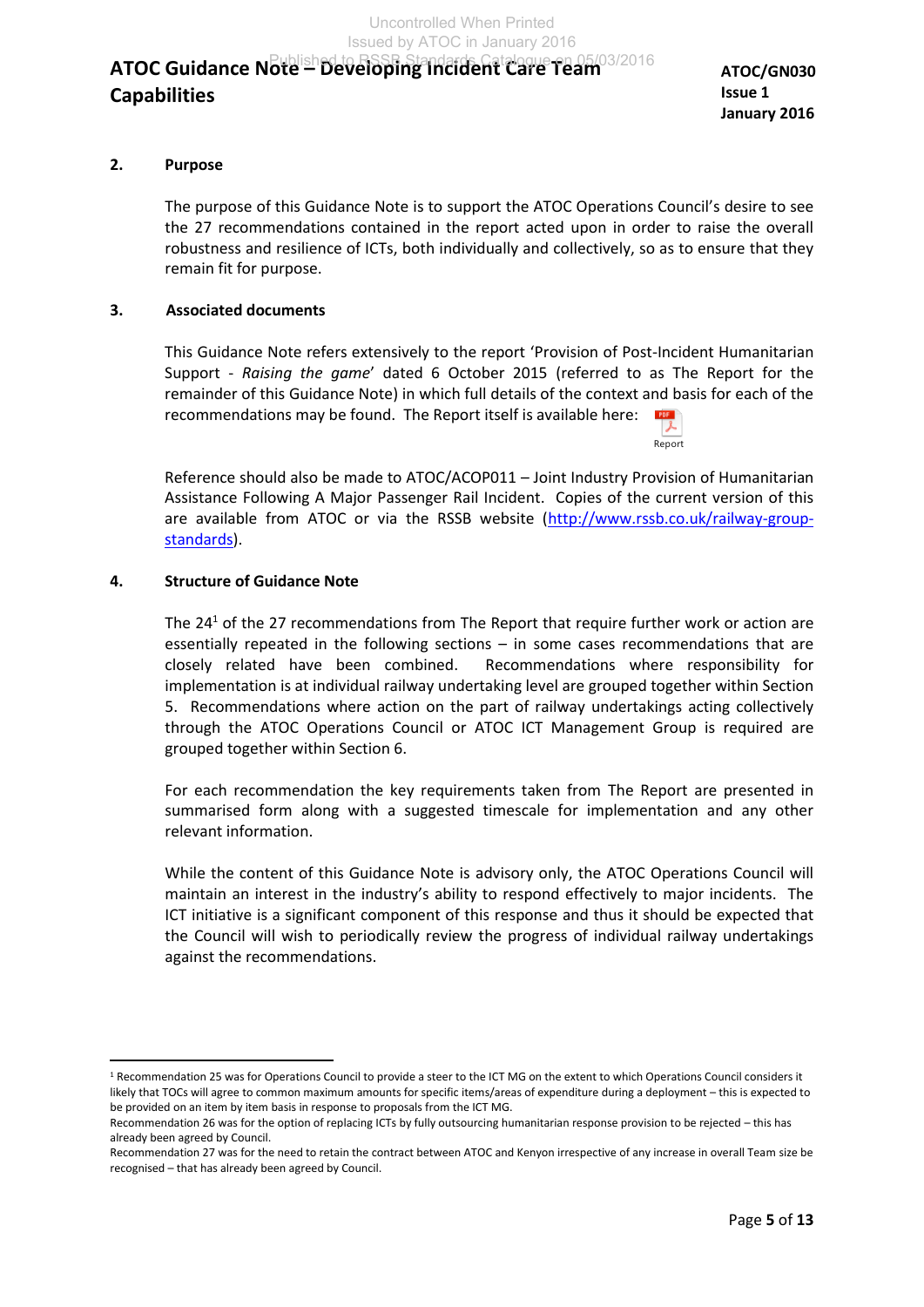# **5. Recommendations for individual railway undertakings**

# **5.1 Role of ICT Champion to be formally recognised, documented and resourced (Recommendations 1, 11 and 12)**

| Requirement                                           | Suggested         | <b>Additional information</b> |
|-------------------------------------------------------|-------------------|-------------------------------|
|                                                       | timescale         |                               |
| Define the accountabilities, responsibilities, tasks, | <b>April 2016</b> | See appendix A.               |
| personal qualities and behaviours associated with     |                   |                               |
| the ICT Champion role.                                |                   |                               |
| Incorporate these in a formal role description        | April 2016        |                               |
| Provide the person charged with delivering them       | April 2016        | See appendix B.               |
| sufficient dedicated time to do so.                   |                   |                               |

# **5.2 Role of Deputy ICT Champion to be similarly formally recognised, documented and resourced (Recommendation 2)**

| Requirement                                      | Suggested  | Additional information |
|--------------------------------------------------|------------|------------------------|
|                                                  | timescale  |                        |
| Appoint Deputy ICT Champion with role defined as | April 2016 |                        |
| per Recommendation 1/Section 5.1 above.          |            |                        |

### **5.3 Consistent approach to determining Incident Care Team size (Recommendation 6)**

| Requirement                                        | Suggested  | <b>Additional information</b> |
|----------------------------------------------------|------------|-------------------------------|
|                                                    | timescale  |                               |
| Railway undertakings to carry out a review to      | April 2017 | See note 1 below.             |
| determine the appropriate size of their ICT team.  |            |                               |
| In order to achieve a consistent approach to this, |            |                               |
| the assessment should be in line with the guidance |            |                               |
| provided in The Report. Railway undertakings       |            |                               |
| should then recruit/ appoint additional Team       |            |                               |
| members accordingly.                               |            |                               |

Note 1: The Report considered but rejected a risk based approach to determining optimum Team size. Instead, an approach based on linking Team size to size of organisation was advocated. Were this to be broadly comparable with the ratio in the airlines cited in The Report, it would mean Team sizes equating to around 2% of the individual TOC workforce, providing around 1200 Team members nationally. However, quite apart from other considerations, this will require a sufficient number of suitable volunteers coming forward and railway undertakings are advised against appointing as members of the Team individuals who may not be appropriate for the role simply to make up numbers.

#### **5.4 Adoption of a common Team structure across all ICTs (Recommendation 9)**

| Requirement                                                                                          | Suggested<br>timescale | <b>Additional information</b> |
|------------------------------------------------------------------------------------------------------|------------------------|-------------------------------|
| Railway undertakings to ensure that the structure<br>of the ICT is consistent with the agreed common | April 2017             | See section 6.2.              |
| Team structure.                                                                                      |                        |                               |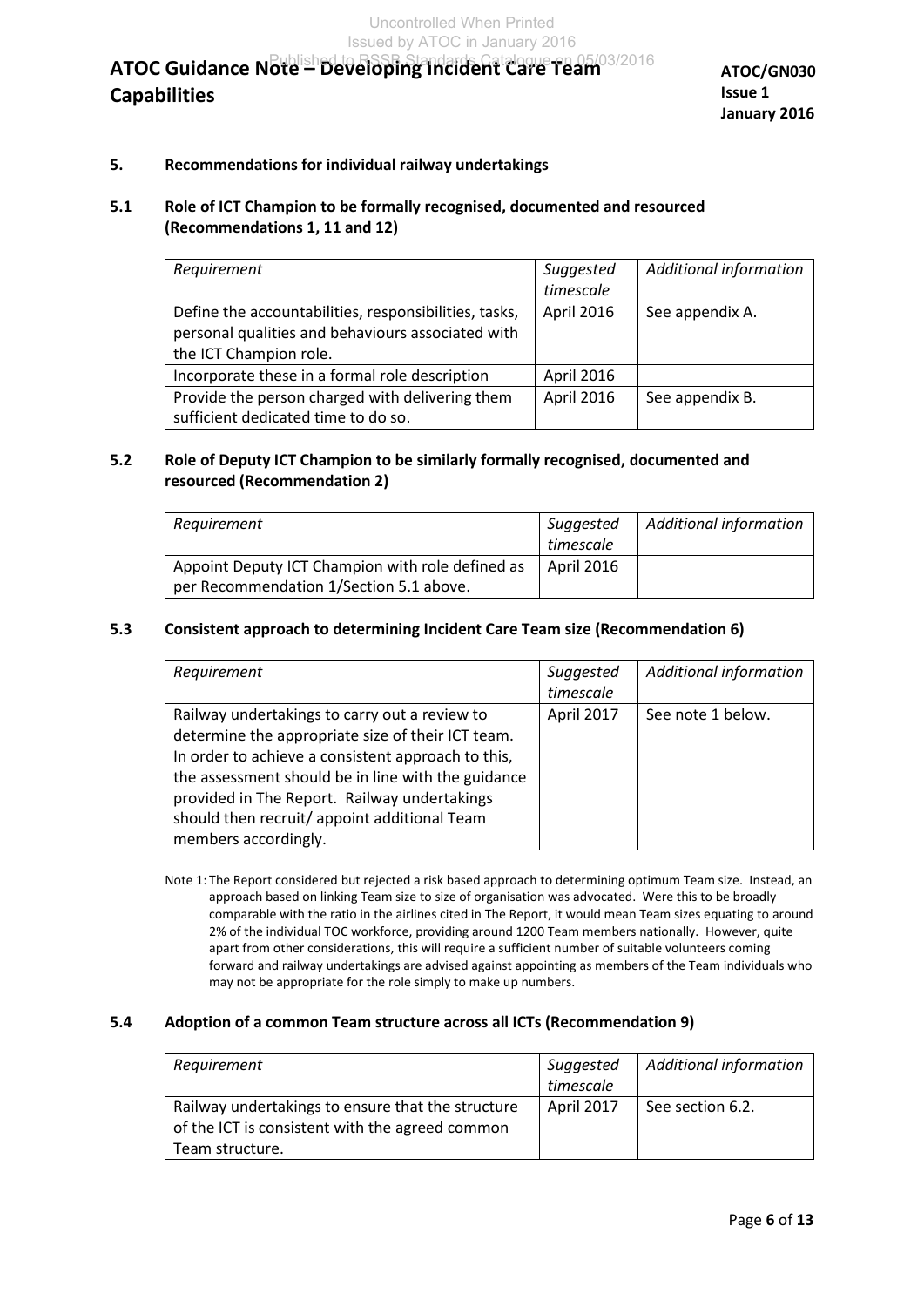**ATOC/GN030 Issue 1 January 2016**

### **5.5 Formalisation of Team member refresher training and exercising (Recommendation 15)**

| Requirement                                      | Suggested<br>timescale | <b>Additional information</b> |
|--------------------------------------------------|------------------------|-------------------------------|
|                                                  |                        |                               |
| A minimum frequency for refresher training/      | April 2017             |                               |
| exercising of Team members of once per annum to  |                        |                               |
| be adopted (with attendance at this becoming a   |                        |                               |
| condition of continuing membership of the Team). |                        |                               |

#### **5.6 Executive level sponsorship of ICT (Recommendation 3)**

| Requirement                                  | Suggested  | <b>Additional information</b> |
|----------------------------------------------|------------|-------------------------------|
|                                              | timescale  |                               |
| Executive level sponsorship of the ICT to be | April 2016 |                               |
| provided where this is not already in place. |            |                               |

### **5.7 Senior management team visibility of ICT (Recommendation 4)**

| Requirement                                       | Suggested         | <b>Additional information</b> |
|---------------------------------------------------|-------------------|-------------------------------|
|                                                   | timescale         |                               |
| Process to be put in place to provide feedback to | <b>April 2016</b> |                               |
| railway undertaking senior management from ICT    |                   |                               |
| Champion on a regular basis.                      |                   |                               |

### **5.8 ICT familiarity training for non-ICT roles within TOC (Recommendations 17, 18 and 19)**

| Requirement                                         | Suggested  | <b>Additional information</b> |
|-----------------------------------------------------|------------|-------------------------------|
|                                                     | timescale  |                               |
| ICT familiarisation training be provided to Control | April 2016 | And to continue on an         |
| Office staff.                                       |            | on-going basis.               |
| ICT familiarisation training be provided to TOLO.   | April 2016 | And to continue on an         |
|                                                     |            | on-going basis.               |
| ICT familiarisation training be provided to         | April 2016 | And to continue on an         |
| comms/media teams.                                  |            | on-going basis.               |

#### **5.9 Team member access to funds during deployment (Recommendation 23)**

| Requirement                                       | Suggested                 | Additional information |
|---------------------------------------------------|---------------------------|------------------------|
|                                                   | timescale                 |                        |
| All Team members should have access to sufficient | $\overline{ }$ April 2016 | See note 1 below.      |
| financial resources during a call out.            |                           |                        |

Note 1: Credit cards are the recommended option as these provide team members with access to funds anywhere in the UK bearing in mind they may be working away from their home TOC. Such cards need only be activated as required for a deployment.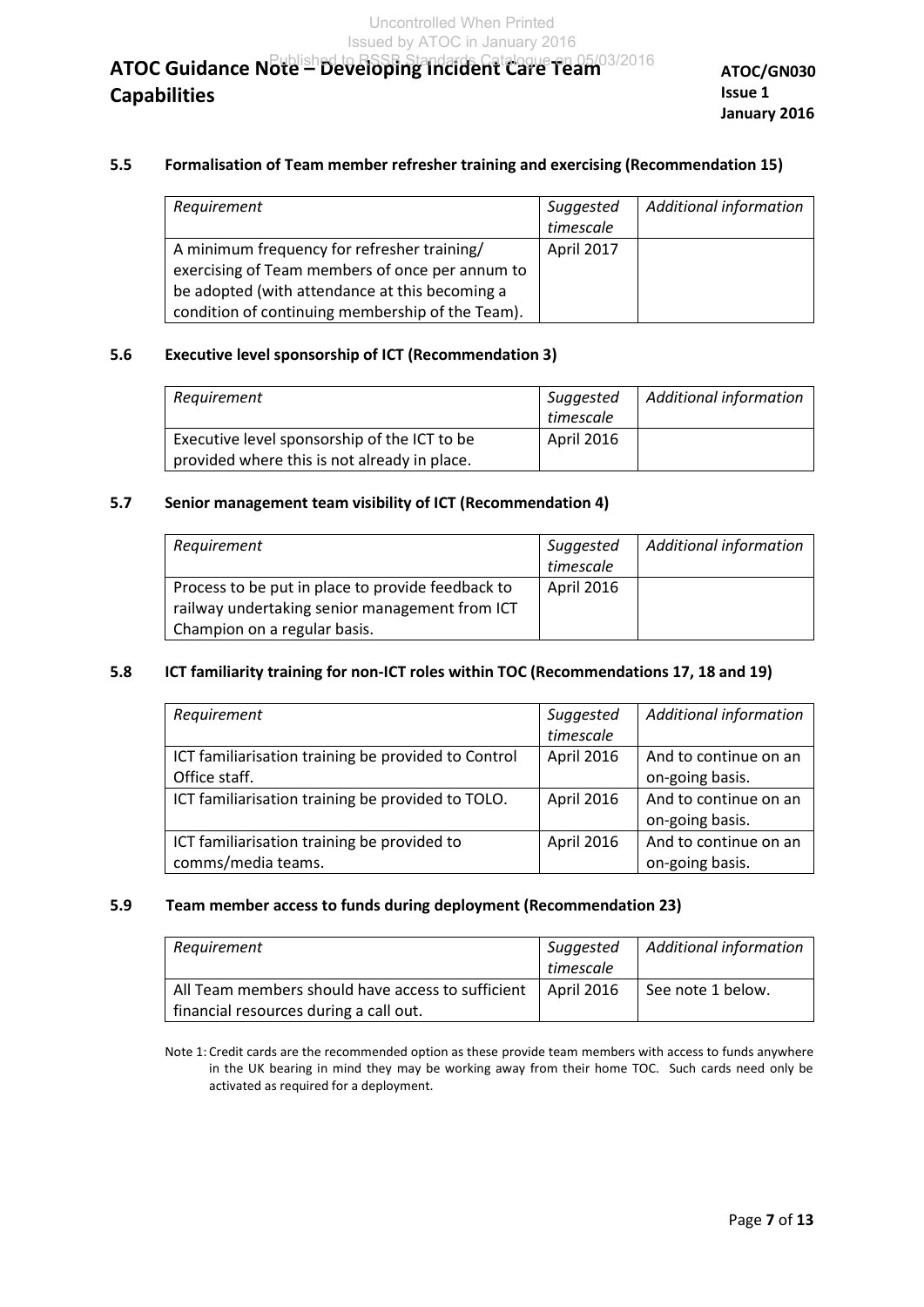**ATOC/GN030 Issue 1 January 2016**

### **5.10 Delegation of decision making authority to Team members (Recommendation 24)**

| Requirement                                     | Suggested  | <b>Additional information</b> |
|-------------------------------------------------|------------|-------------------------------|
|                                                 | timescale  |                               |
| Determine appropriate level of delegation of    | April 2016 |                               |
| decision making as to whether or not particular |            |                               |
| survivor requests are reasonable to Team        |            |                               |
| members, noting that this should be to the      |            |                               |
| maximum extent possible.                        |            |                               |
| Brief Team members accordingly.                 | June 2016  |                               |

#### **5.11 Potential additional items**

 It should be noted that some of the work associated with the recommendations for which the ICT Management Group or Operations Council has responsibility (as listed in Section 6) may generate additional recommendations for TOCs, for example with regard to budgets, funding and expenditure during deployment, approach to recruitment, application of Non-Technical Skills, etc. This Guidance Note will be updated as necessary to reflect the work being carried out during 2016.

### **6. Recommendations for railway undertakings acting collectively**

#### **6.1 Overall national Team size to be significantly increased (Recommendation 5)**

| Requirement                                    | Suggested<br>timescale | <b>Additional information</b> |
|------------------------------------------------|------------------------|-------------------------------|
| Overall national Team size to be significantly | April 2017             | Dependent on                  |
| increased.                                     |                        | Recommendation                |
|                                                |                        | 6/Section 5.3.                |

The ICT Management Group should monitor the size of individual railway undertaking ICTs and hence the total number of trained Team members nationally and report back to Operations Council on a twice-yearly basis.

# **6.2 Create a common Team structure able to be adopted across all ICTs (Recommendations 9 and 10)**

| Requirement                                         | Suggested | <b>Additional information</b> |
|-----------------------------------------------------|-----------|-------------------------------|
|                                                     | timescale |                               |
| Develop a model Team structure for adoption         | September | See note 1 below.             |
| across the TOC community, including all roles along | 2016      |                               |
| with associated tasks, responsibilities, knowledge, |           |                               |
| skills, behaviours, training needs etc.             |           |                               |

Note 1: As of the date of issue of this Guidance Note, a workstream to create and propose a model Team structure has been added to the Forward Business Plan of the ICT Management Group.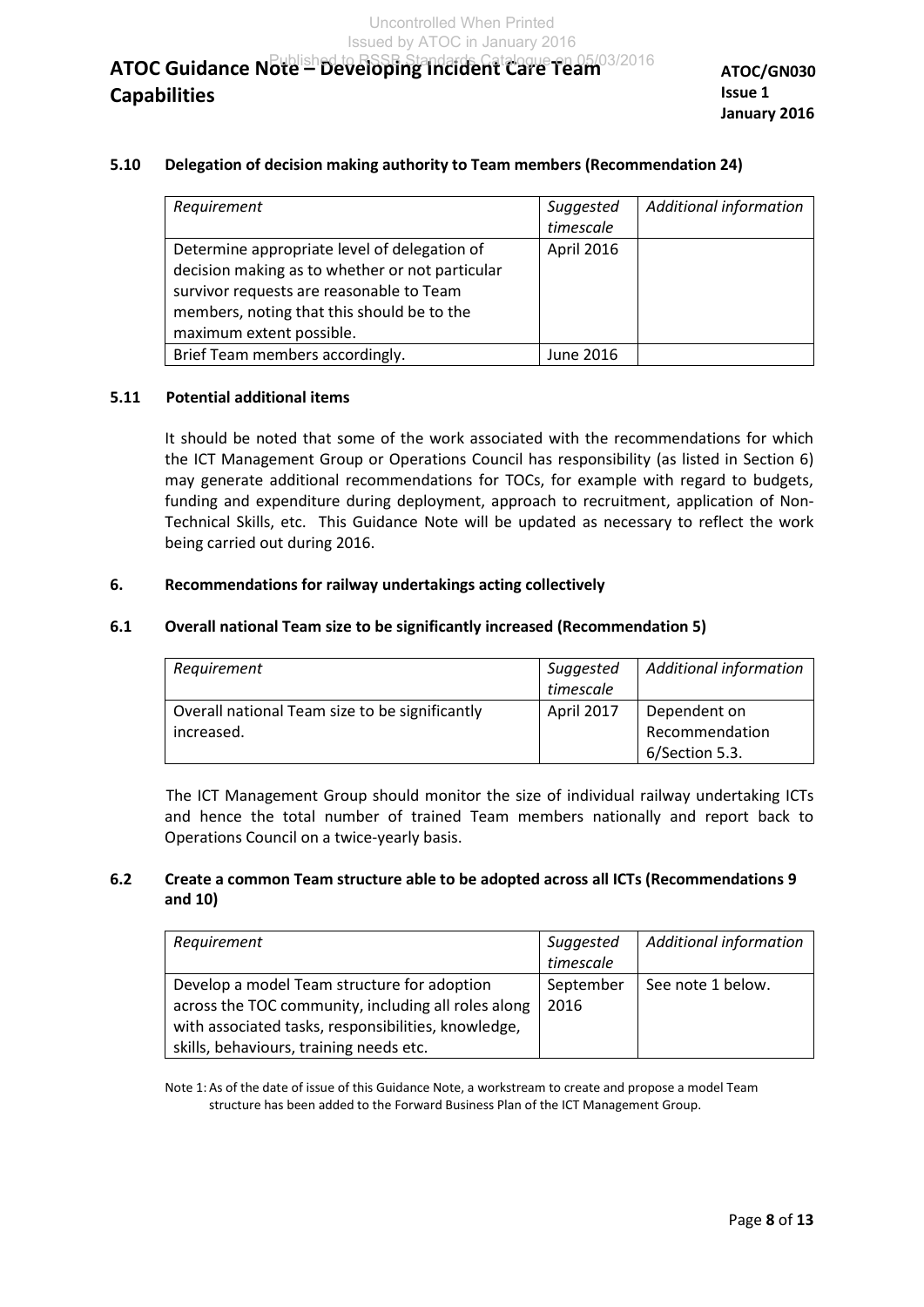**ATOC/GN030 Issue 1 January 2016**

# **6.3 Increase the pool of suppliers of ICT training (Recommendation 13)**

| Requirement                                     | Suggested  | Additional       |
|-------------------------------------------------|------------|------------------|
|                                                 | timescale  | information      |
| Further attempts be made to identify additional | April 2016 | Being progressed |
| suppliers of training.                          |            | by ATOC on       |
|                                                 |            | behalf of ICT    |
|                                                 |            | Management       |
|                                                 |            | Group.           |

# **6.4 Continue funding of refresher training through ATOC Operations Scheme (Recommendation 14)**

| Requirement                                         | Suggested | <b>Additional information</b>    |
|-----------------------------------------------------|-----------|----------------------------------|
|                                                     | timescale |                                  |
| ICT refresher training should continue to be funded | On-going  | Funding for such                 |
| through the ATOC Operations Scheme budget with      |           | training has been                |
| recognition that the number of such events may      |           | included within the              |
| need to be increased in line with the total number  |           | budget proposed for              |
| of Team members.                                    |           | the ATOC Operations              |
|                                                     |           | Scheme for 2016-7 <sup>2</sup> . |

# **6.5 Dedicated ICT budget – items for inclusion and indicative values (Recommendation 7)**

| Requirement                                                                                      | Suggested<br>timescale | <b>Additional information</b> |
|--------------------------------------------------------------------------------------------------|------------------------|-------------------------------|
| Consideration to be given to which items should be<br>included within a dedicated ICT budget and | December<br>2016       | See Note 1 below.             |
| guidance provided on indicative values of each.                                                  |                        |                               |

Note 1: As of the date of issue of this Guidance Note, a workstream to create a proposed list of expenditure items to be included in a TOC dedicated ICT budget along with indicative values has been added to the Forward Business Plan of the ICT Management Group.

# **6.6 Identification of good practice in recruiting Team members (Recommendation 8)**

| Requirement                                                                                                                                                                                                                    | Suggested<br>timescale | <b>Additional information</b> |
|--------------------------------------------------------------------------------------------------------------------------------------------------------------------------------------------------------------------------------|------------------------|-------------------------------|
| Consideration to be given to undertaking a small<br>exercise to investigate the relative success of<br>different methods of recruiting Team members<br>with a view to identifying and promoting good<br>practice in this area. | April 2016             | See Note 1 below.             |

Note 1: As of the date of issue of this Guidance Note, a workstream to identify good practice in Team member recruitment has been added to the Forward Business Plan of the ICT Management Group. This will be initiated by an online survey of Team Champions which will seek to identify what approaches have been used and the relative merits and success or otherwise of each.

 $\overline{a}$ 

<sup>&</sup>lt;sup>2</sup> The budget as a whole comes before the Council for sign off on 22 January 2016.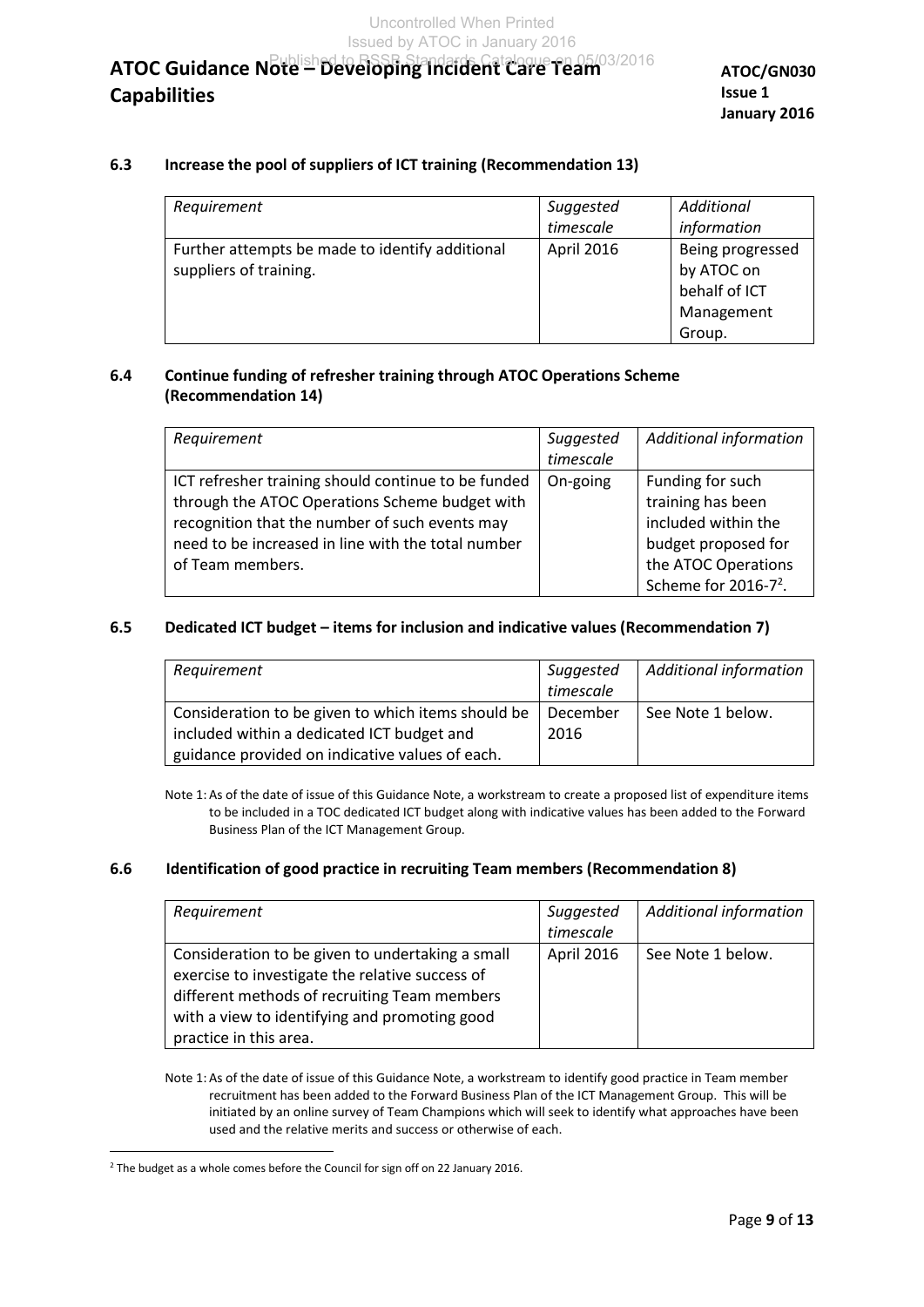Uncontrolled When Printed Issued by ATOC in January 2016

# **ATOC Guidance Note – Developing Incident Care Team**  Published to RSSB Standards Catalogue on 05/03/2016**Capabilities**

**ATOC/GN030 Issue 1 January 2016**

#### **6.7 Potential use of online training for Team members (Recommendation 16)**

| Requirement                                                                                                                                                                                          | Suggested<br>timescale | Additional information |
|------------------------------------------------------------------------------------------------------------------------------------------------------------------------------------------------------|------------------------|------------------------|
| A close eye be kept on Kenyon's stated intention to<br>develop online training (and any other similar<br>initiatives) with a view to identifying whether this<br>could be developed for ICT members. | On-going               | See Note 1 below.      |

Note 1: As of the date of issue of this Guidance Note, a workstream to explore the potential use of online training for Team members has been added to the Forward Business Plan of the ICT Management Group. It is not yet possible to provide any timescales for specific deliverables from this workstream.

#### **6.8 Application of Non-Technical Skills (NTS) to Team members (Recommendation 20)**

| Requirement                                                                                              | Suggested  | <b>Additional information</b> |
|----------------------------------------------------------------------------------------------------------|------------|-------------------------------|
|                                                                                                          | timescale  |                               |
| Consideration to be given to defining a set of NTS<br>applicable to the ICT member role (and potentially | April 2017 | See Note 1 below.             |
| the other ICT associated roles).                                                                         |            |                               |

Note 1: As of the date of issue of this Guidance Note, a workstream to follow up existing initial exploratory work with RSSB with a formal request for them to investigate the potential application of Non-Technical Skills to ICT members has been added to the Forward Business Plan of the ICT Management Group.

#### **6.9 Possible 'Resource Kit' for Team members (Recommendation 21)**

| Requirement                                                                                                                                                                        | Suggested<br>timescale | <b>Additional information</b> |
|------------------------------------------------------------------------------------------------------------------------------------------------------------------------------------|------------------------|-------------------------------|
| Consideration to be given to whether the issuing of<br>something similar to the Kenyon 'Resource Kit' to<br>ICT members upon deployment would be both<br>beneficial and practical. | September<br>2016      | See Note 1 below.             |

Note 1: As of the date of issue of this Guidance Note, a workstream to review the Kenyon Special Assistance Team ( SAT) Resource Kit for possible adaptation for ICT members' use during deployment has been added to the Forward Business Plan of the ICT Management Group.

#### **6.10 Back room support requirements for an ICT deployment (Recommendation 22)**

| Requirement                                                                                                                                                                                  | Suggested<br>timescale | <b>Additional information</b> |
|----------------------------------------------------------------------------------------------------------------------------------------------------------------------------------------------|------------------------|-------------------------------|
| A realistic level and scope of back room support<br>that would be needed in the event of a major ICT<br>deployment to be identified, drawing further on<br>Kenyon's experience in this area. | April 2017             | See Note 1 below.             |

Note 1: As of the date of issue of this Guidance Note, a workstream to identify what roles would be required for back room support during an ICT deployment has been added to the Forward Business Plan of the ICT Management Group.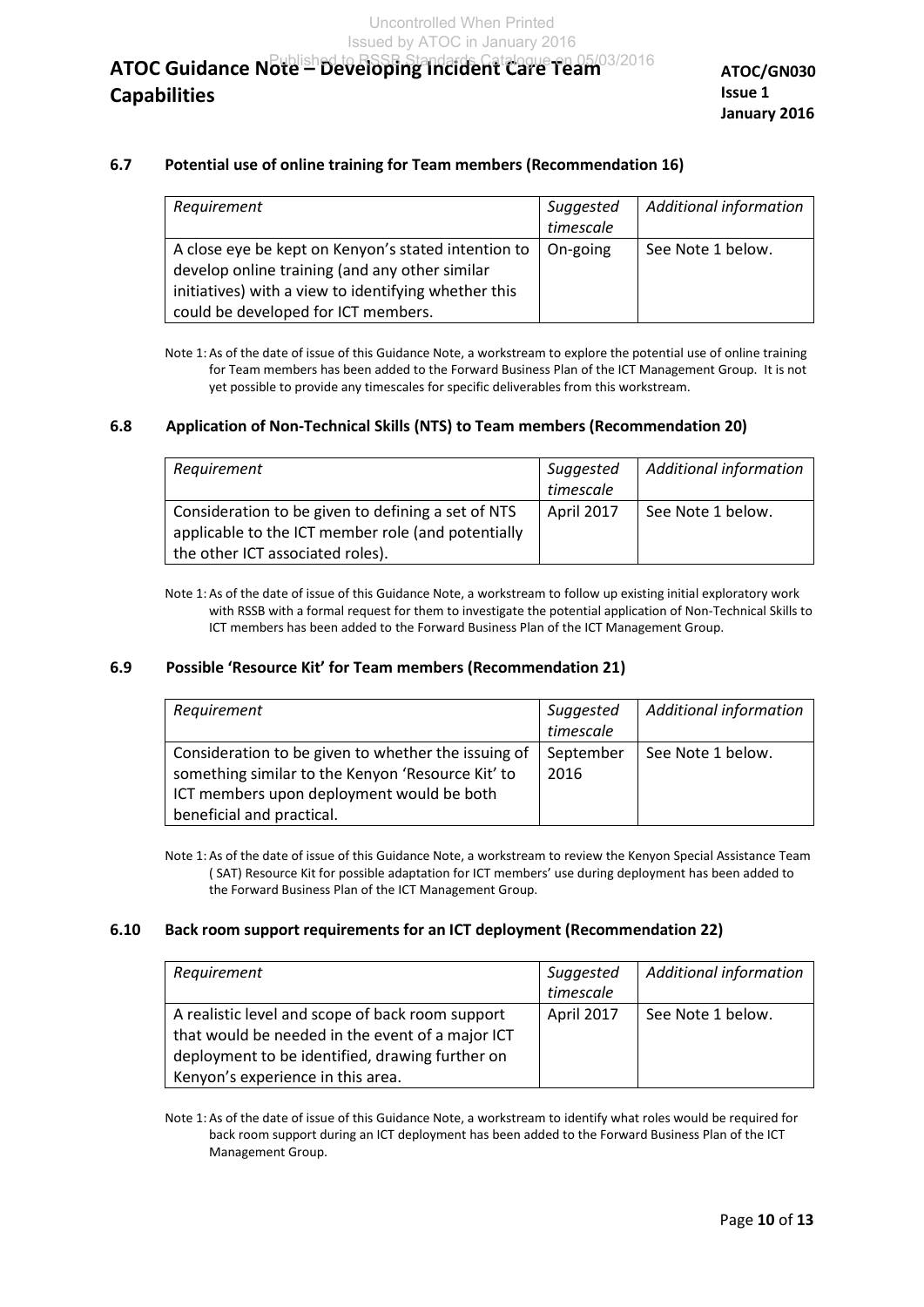# **APPENDIX A – ICT Champion role description**

### **A.1 Accountabilities, responsibilities and tasks**

The following are suggested as key accountabilities, responsibilities and tasks associated with the role of ICT Champion:

- 1. Assume overall responsibility for maintaining the agreed size and effectiveness of the ICT.
- 2. Assume overall responsibility for the welfare and well-being of Team members during and following any deployment.
- 3. Ensure that company Directors are aware of the existence, role and capabilities of the Team and the circumstances under which it may be deployed.
- 4. Ensure that up to date records of all Team members are maintained, including details of line managers; training, exercises and other similar events attended and any deployments.
- 5. Represent TOC on the ATOC ICT Management Group.
- 6. Establish and maintain links with key responding agencies in the Local Resilience Forum (LRF) areas served by the TOC. As a minimum these should include Local Authorities, civil police forces and A & E hospitals.
- 7. Work with these contacts to ensure that a reference to rail ICTs is included in the emergency response plans (or equivalent) of each.
- 8. Ensure that suitable references to the ICT are included in the Company emergency plan and any associated standards, instructions, etc.
- 9. Ensure that effective arrangements for activating the ICT are available on a 24/7 basis.
- 10. Ensure that Control Office staff are trained and briefed in the need to alert the ICT 24/7 contact as a priority in the event of any incident potentially involving the company's passengers, whether on train, station or road transport, of which they become aware. This to also apply in the event of an incident affecting another Operator's services if this is at a location for which the TOC is the designated Primary Support Operator.
- 11. Ensure compliance with any nationally agreed standards pertaining to the ICT initiative, such as identification of Team members, Team structure, minimum requirements for refresher training and exercising of Team members, etc.
- 12. Determine guidelines and limits with regard to the support made available to individual survivors.

### **A.2 Personal qualities and behaviours**

*To be developed by the ICT Management Group.*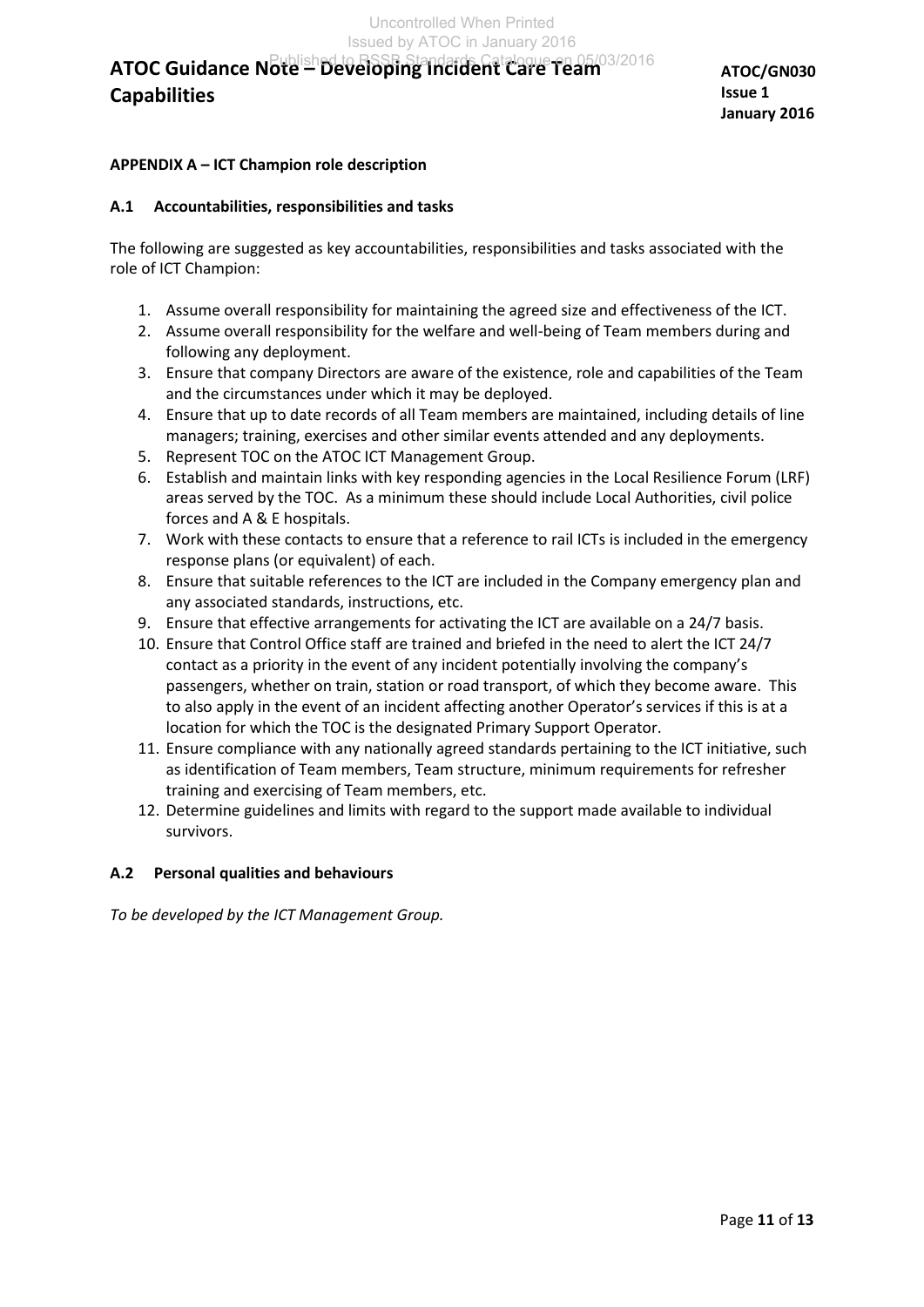**ATOC/GN030 Issue 1 January 2016**

### **APPENDIX B – Determining how much time should be dedicated to ICT Champion related work**

Duties associated with the ICT Champion role combine externally and internally focused elements along with general administration. A realistic assessment of the amount of dedicated time required to undertake these should be undertaken and documented. This appendix seeks to provide assistance in this.

The following table describes the key elements of these various duties and the factors it is suggested be taken into account when determining how much time is required for each. It draws on responses to the survey of TOC Champions undertaken in mid-2015 to support preparation of The Report and includes the range of responses received, in respect of days per annum time spent, from existing TOC Champions and an average time for each factor.

| <b>Activity</b>                           | <b>Factors to take into account</b>                                                                                     | <b>Time</b>                                                      |
|-------------------------------------------|-------------------------------------------------------------------------------------------------------------------------|------------------------------------------------------------------|
|                                           |                                                                                                                         | requirement<br>(no. of days per<br>annum - range<br>and average) |
| External liaison <sup>1</sup>             |                                                                                                                         |                                                                  |
| Local authorities <sup>2</sup>            | How many, what is the journey time if planning to visit,<br>how often <sup>3</sup> is a visit required?                 |                                                                  |
| Police forces <sup>2</sup>                | How many, what is the journey time if planning to visit,<br>how often <sup>3</sup> is a visit required?                 | $2 - 24(11)$                                                     |
| A & E receiving<br>hospitals <sup>2</sup> | How many, what is the journey time if planning to visit,<br>how often <sup>3</sup> is a visit required?                 |                                                                  |
| <b>Internal liaison</b>                   |                                                                                                                         |                                                                  |
| Provide regular                           |                                                                                                                         |                                                                  |
| feedback to senior                        |                                                                                                                         |                                                                  |
| management team                           |                                                                                                                         | $1 - 12(6)$                                                      |
| Raise profile of ICT                      | Will depend on the total number of staff and how                                                                        |                                                                  |
| within company                            | spread out they are geographically                                                                                      |                                                                  |
| Recruitment of new                        | The overall size of the Team will influence this (the                                                                   | $1 - 6(3)$                                                       |
| <b>Team members</b>                       | larger the Team the greater the number of Team<br>members that will need to be recruited to replace those<br>who leave) |                                                                  |
| Organise and deliver                      | Dependent on size of Team and also preferred choice of                                                                  | $1 - 12(4)$                                                      |
| refresher training for                    | format for such training                                                                                                |                                                                  |
| <b>Team members</b>                       |                                                                                                                         |                                                                  |
| Organise exercising of                    | Dependent on size of Team and also preferred choice of                                                                  | $1 - 12(4)$                                                      |
| Team members                              | format for such exercising                                                                                              |                                                                  |
| <b>Maintain Team</b>                      |                                                                                                                         | $1 - 12(6)$                                                      |
| momentum more                             |                                                                                                                         |                                                                  |
| generally (newsletters,                   |                                                                                                                         |                                                                  |
| briefings, communications, etc.)          |                                                                                                                         |                                                                  |